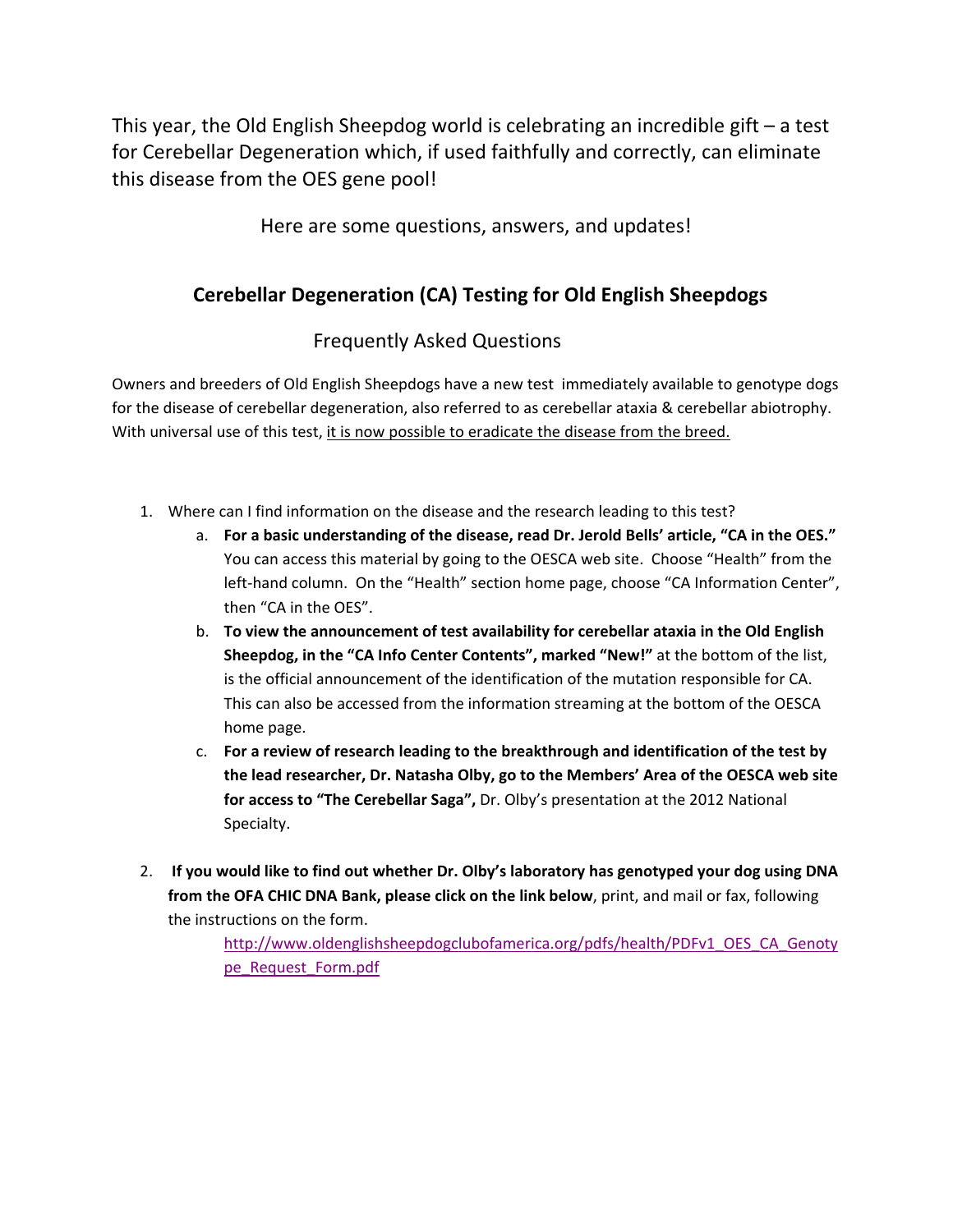- 3. What steps do I follow to have a dog tested?
	- a. **Go to www.cvm.ncsu.edu/vhc/csds/vcgl . That is the "Veterinary Genetics Laboratory" page. Scroll down the page. On the right hand side of the page it will say "Old English Sheepdogs". Click on it and it will open the form titled "Cerebellar Degeneration in Old English Sheepdogs and Gordon Setters".** This contains complete instructions and the submission form.
	- b. You will also find, on the VGL page, directions for requesting swab kits if you prefer to use that method instead of submitting blood.
- 4. Should I test all of my dogs?
	- a. **To eliminate the condition from our gene pool, the only dogs that must be tested are the prospective sire and dam of a proposed litter.** Of course any and all can be tested if you wish to know more about the genetics of your dogs, but only the immediate sires and dams are responsible for the OES's genetic future.
	- b. **Since this is an autosomal recessive gene, the only thing that determines the risk of a potential breeding is the status of the parents.** If both are affected (C/C) then all offspring will be affected. If both parents are carriers ( $C/c$  and  $C/c$ ) then 1/4 will be affected, 1/2 will be carriers and 1/4 will be normal. If a clear dog is bred to a carrier, 1/4 of the puppies will be carriers. If both parents are clear, then all offspring will be clear.
	- *c.* **Once you have established that both parents are clear, you will not need to test the off spring since neither parent will be a source of the CA gene.**
	- **d. If you breed a clear parent to a carrier parent, you will need to test the puppies to establish which are clear and which ones might be carriers.**
	- **e.** An important part of the good news is that we can now safely use CA carriers in a responsible and safe manner and ensure that their positive qualities are passed to future generations. **It is important that a superior dog remain in a breeding program and not be excluded because he/she is a carrier.**
	- f. **To summarize**:
		- i. A clear dog can be bred to another clear or to a carrier.
		- ii. A carrier must be bred to a clear.
		- iii. If a carrier is bred to another carrier, the inherent risk is the possibility of having an **affected** puppy, a carrier puppy, and a clear puppy in the same litter.
- 5. Can testing be done on a dog's frozen semen?
	- a. **Yes**. One straw (or pellet) is required. For details and instructions please contact:

Lauren Wiggins Veterinary Cardiac Genetics Laboratory North Carolina State University lswiggin@ncsu.edu (919) 513‐3314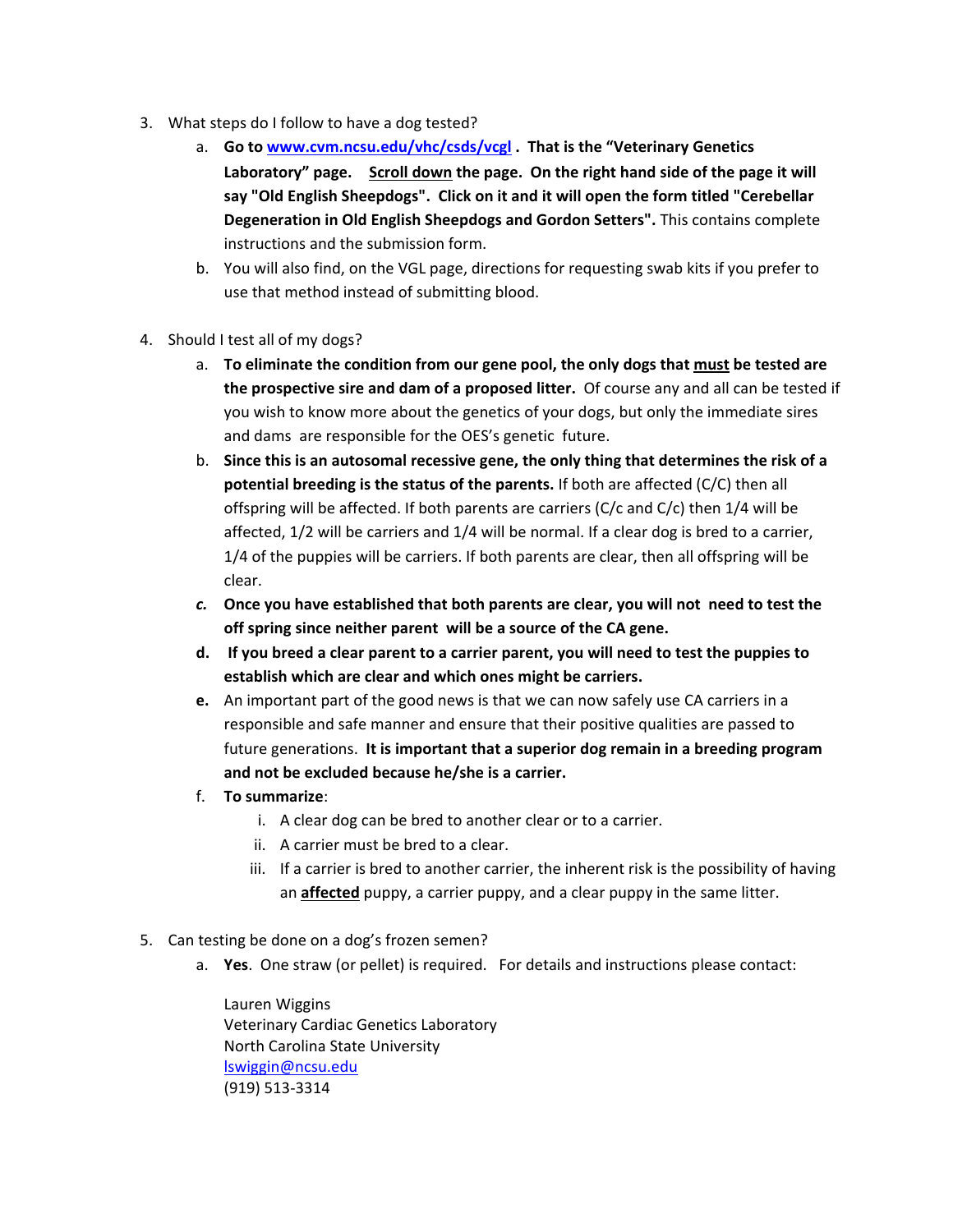- 6. How does this test eliminate one of the risks in breeding decisions?
	- a. **Responsible breeding means making sure that the healthiest dogs and bitches are used to carry the breed forward.** We x‐ray for orthopedic soundness, test eyes, hearing, and thyroid. The results of these tests are vital for our decision making, yet none of them assure us, 100%, that these problems can be eliminated from our gene pool or that the offspring of a breeding pair will not be affected by these conditions. With these kinds of testing we can reduce the level of risk, but offspring even of two normal parents may still be affected or carriers of the conditions we test for. We can still breed a pair that both have "Excellent" hip ratings, for example, and produce offspring with some degree of hip dysplasia.
	- b. On the other hand, the DNA test for CA can assure us that, if a Clear is mated to a **Clear, offspring will not be affected or carriers and do not need to be tested, and if a Clear is mated with a Carrier, none of the offspring will be Affected**, and testing the offspring will tell us, for certain, their genetic status so that they can be safely integrated into a breeding program and the gene pool. The CA risk can unequivocally be eliminated.
- 7. How can this test ensure the eradication of Cerebellar Degeneration from the breed and at the same time enlarge the breed's gene pool?
	- a. Let's look at the scientific, big picture**. Imagine that everyone tested every breeding pair for CA and applied the knowledge properly. There would be no more affected CA dogs in our breed.** We would eradicate the disease in Old English Sheepdogs. To accomplish this, the breeders need to know 2 test results, those of the sire & dam. It is that simple. We do not need to know the test results of the sire's or dam's siblings or the grandparents.
	- b. Ever since CA was identified in the OES, and seemed to be prevalent in a number of lines, there was often hesitation on the part of breeders to use some otherwise worthy dogs from those lines in their breeding programs. In addition, the risk of producing dogs with CA was seen as too high by some breeders; they stopped breeding and those lines were lost. This has further reduced our already declining gene pool.
	- c. **Before development of the DNA test, breeders had two options available to assist in breeding away from cerebellar ataxia**. Dr. Jerold Bell's pedigree risk analysis predicted the percentage of offspring from a certain combination that might be affected or carriers, but there was no certainty. **Dr. Bell's analysis could only be based on information breeders and other scientists shared with him.** Accuracy of those analyses depended on that sharing. **The second option was to have breeding stock evaluated by neurologists for clinical signs.** This option was helpful in identification of affected dogs, but could not evaluate carrier or clear dogs.
	- d. **With the CD (CA) Test, the situation has been reversed from one of fear and guessing to one of insight and solutions**. We know with certainty the status of the sires and dams. Breeders will have the information and confidence they need to incorporate good dogs from any lines without worrying about the sire and dam's CA status or the status of their offspring. **Good dogs should no longer be eliminated because of questions about**